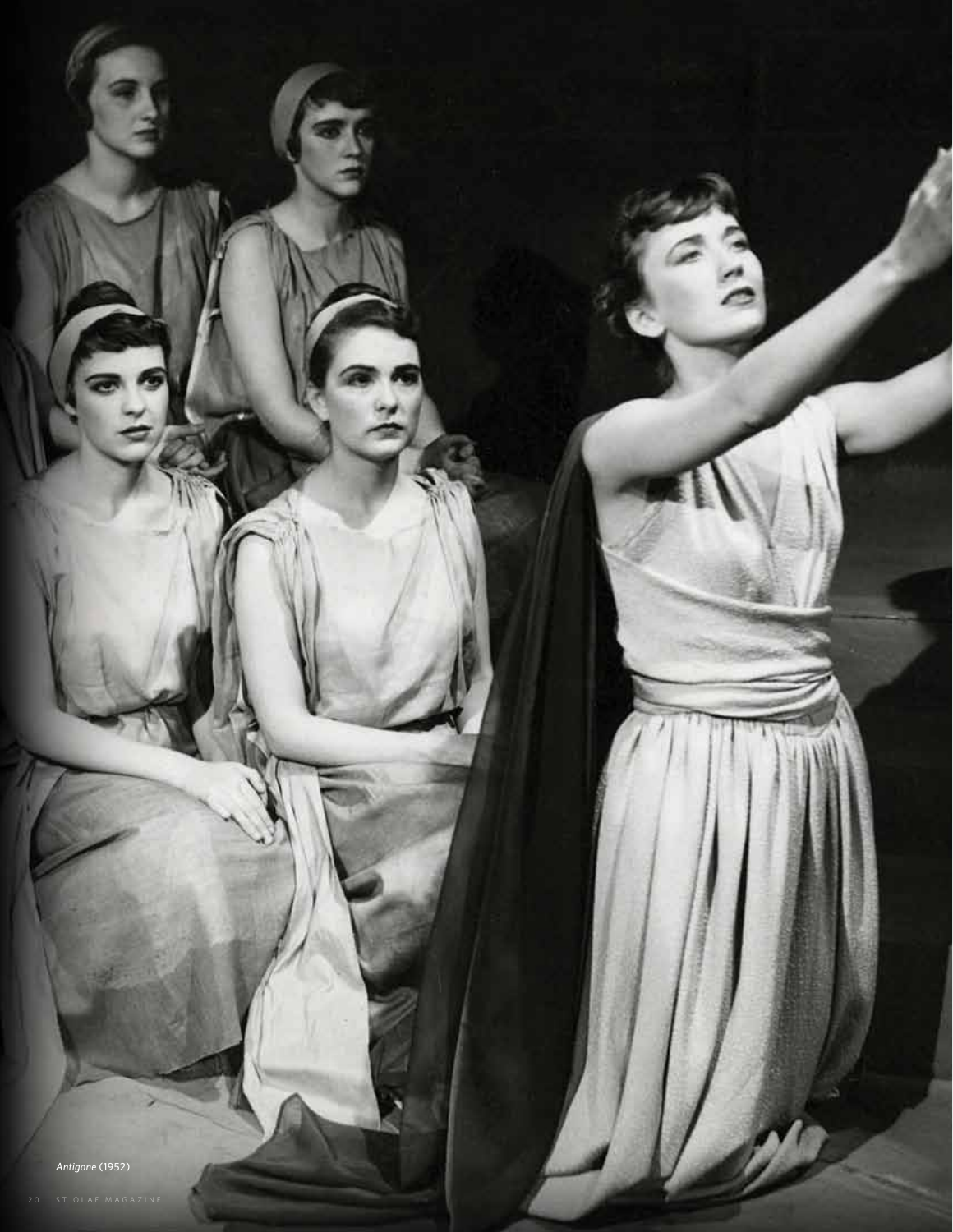EXAMPLE CARRY<br>AMAT St. Olaf theatre majors carry the college's message of creative excellence around the nation through performance and artistic expression.

RAMATIC BY SUZY FRISCH PHOTOGRAPHS COURTESY OF KAREN PETERSON WILSON '77, BRIAN BJORKLUND, AND THE SHAW-OLSON CENTER FOR COLLEGE HISTORY

AMATIC

Dr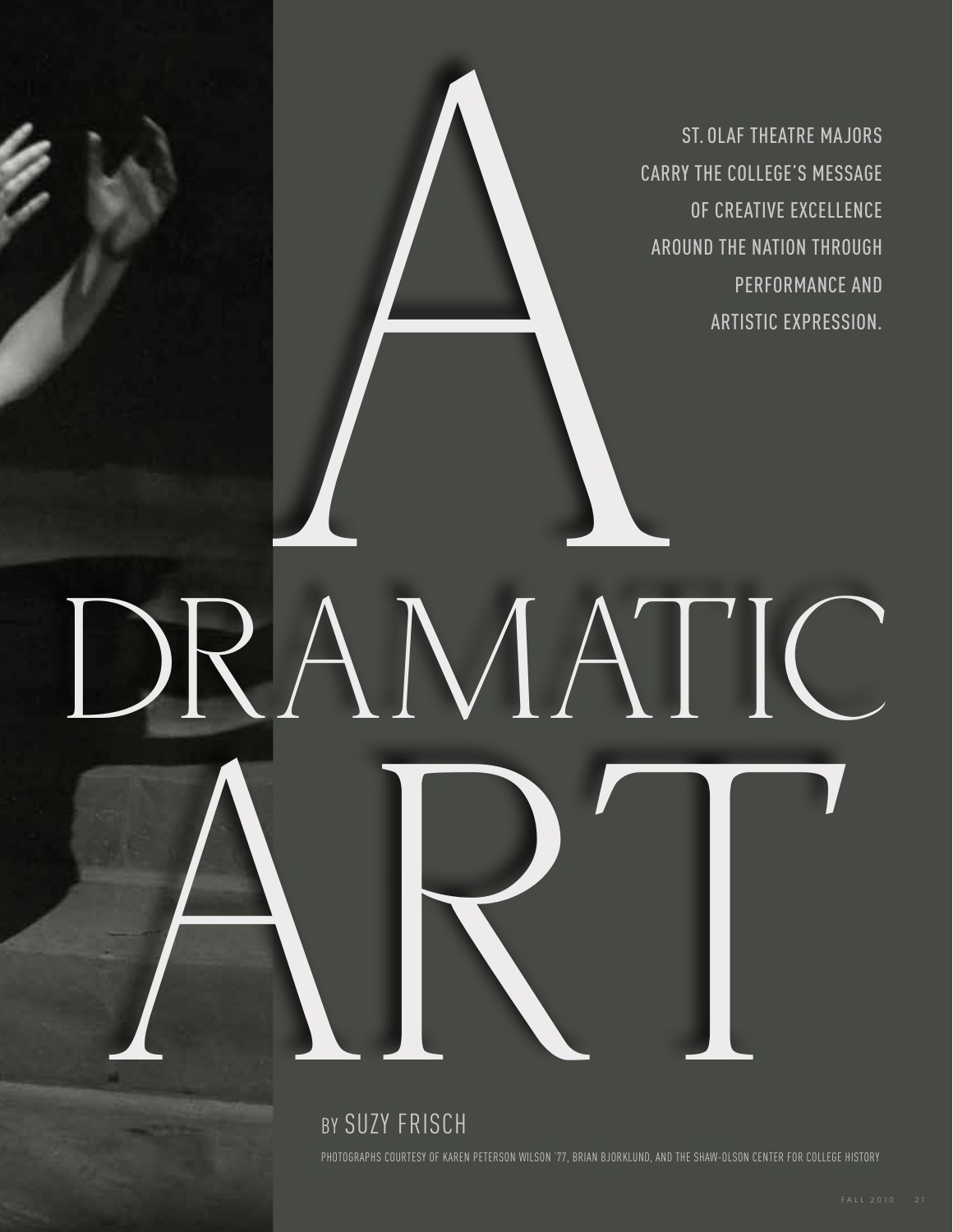

Long Day's Journey Into Night (1974)



*Medea* (1977)



*Perpetua* (2004)



*Eurydice* (2009)



*Brother Wolf* (2010)

t took more than a little moxie for<br>two fresh-out-of-college theatre<br>enthusiasts to pull off a production<br>of *Don't Dress for Dinner* in the<br>theater-rich Twin Cities. But Peter<br>Christian Hansen '97 and Carl<br>Schoenborn '97 t took more than a little moxie for two fresh-out-of-college theatre enthusiasts to pull off a production of *Don't Dress for Dinner* in the theater-rich Twin Cities. But Peter Christian Hansen '97 and Carl Schoenborn '97 were up to the challenges of lining up space for the production, building sets, rehearsing their cast, and attracting an audience to the basement of a suburban Greek restaurant in 1998.

The pair were old hands at stage production. Years of immersing themselves in St. Olaf College's theatre world — on stage, in classes, and behind the scenes — provided Schoenborn and Hansen with the knowledge and experience they needed to stage a student-run show of *Little Shop of Horrors* during their senior year at St. Olaf. It gave them the confidence to pour their proceeds from *Don't Dress for Dinner* into their own start-up company, the Gremlin Theatre in St. Paul.

Hannah Sorenson '10, another Ole active in theatre, is taking her degree on the road to Yale University, where she will pursue a master of fine arts from its prestigious School of Drama. She had the agonizing decision of choosing between the country's top programs at Yale, Harvard's American Repertory Theater, and New York University's Tisch School of the Arts.

Sorenson finds herself equipped to take on the best in theatre thanks to her St. Olaf education. "The training we get from professors is such a great blend between the intellectual and the artistic, the scholarly approach and the practical," she notes. "So I was well prepared with all the tools I needed for the audition and for the experience at Yale."

Hansen, Schoenborn, and Sorenson represent the full spectrum of what St. Olaf offers students who are interested in theatre: a liberal arts education paired with hands-on theatre experience. Hansen pursued his passion for history and Latin while Schoenborn studied speech, theatre, and fine arts; both immersed themselves in acting and stage production, dually preparing themselves for lasting careers in the arts. Today, Hansen serves as the artistic director of the Gremlin Theatre while also appearing frequently on Twin Cities stages; Schoenborn is the Gremlin's technical director as well as a working actor. Sorenson started off as a pre-med student before switching to theatre. She played the title role in *Eurydice* and acted in other productions while studying a wide range of subjects — from biology and mathematics to philosophy and Norwegian.

For nearly ninety years St. Olaf has enabled students to develop their craft on stage and behind the scenes. Simultaneously, students earn a solid

liberal arts education that makes them excellent communicators in fields from the ministry to law, and avid patrons of the arts.

This two-pronged approach helps the college develop smart people, not just smart actors. Gary Gisselman thinks there is a world of difference between the two, and he should know. St. Olaf Theatre's artist-in-residence and a longtime director at the Guthrie Theater, Gisselman has directed more than 200 plays during his career while serving as founding artistic director of the Chanhassen Dinner Theatres and artistic director at the Arizona Theatre Company and the Children's Theatre Company in Minneapolis.

"Theatre is not about theatre — it's about everything else. And the 'everything else' is what students learn at St. Olaf," says Gisselman. "The more you know about life, the more you



know about how to represent it. And to live up to our motto at St. Olaf, we prepare students not just for careers as artists but for lives as artists."

*"Theatre is not about theatre it's about everything else. And the 'everything else' is what students learn at St. Olaf.*" - GARY GISSELMAN

Though St. Olaf has a fruitful history of matriculating well-educated, talented students who work across the country in all aspects of the performing arts, it wasn't always the case. The dramatic arts actually matriculating well-educated, talented students who work across the country in all aspects of the performing arts, it took a while to succeed in any serious fashion on the Hill — nearly fifty years to be precise.

From its earliest days, St. Olaf shone most of its fine arts limelight on music. There was a brief window from 1889 to 1899 when student groups staged a handful of plays, including the farce *The Mouse-Trap* by W. D. Howells and *Rip Van Winkle*. Students also performed an occasional pageant or dramatic reading in the early 20th century, while Norwegian students stuck to their native language when performing.

According to a historical account written by 1912 alumna and St. Olaf Dean of Women Gertrude Hilleboe, two factors worked against those whose passion was theatre: the college didn't have a facility fit for staging plays, and students battled an attitude that theatre was not appropriate at a college of the church.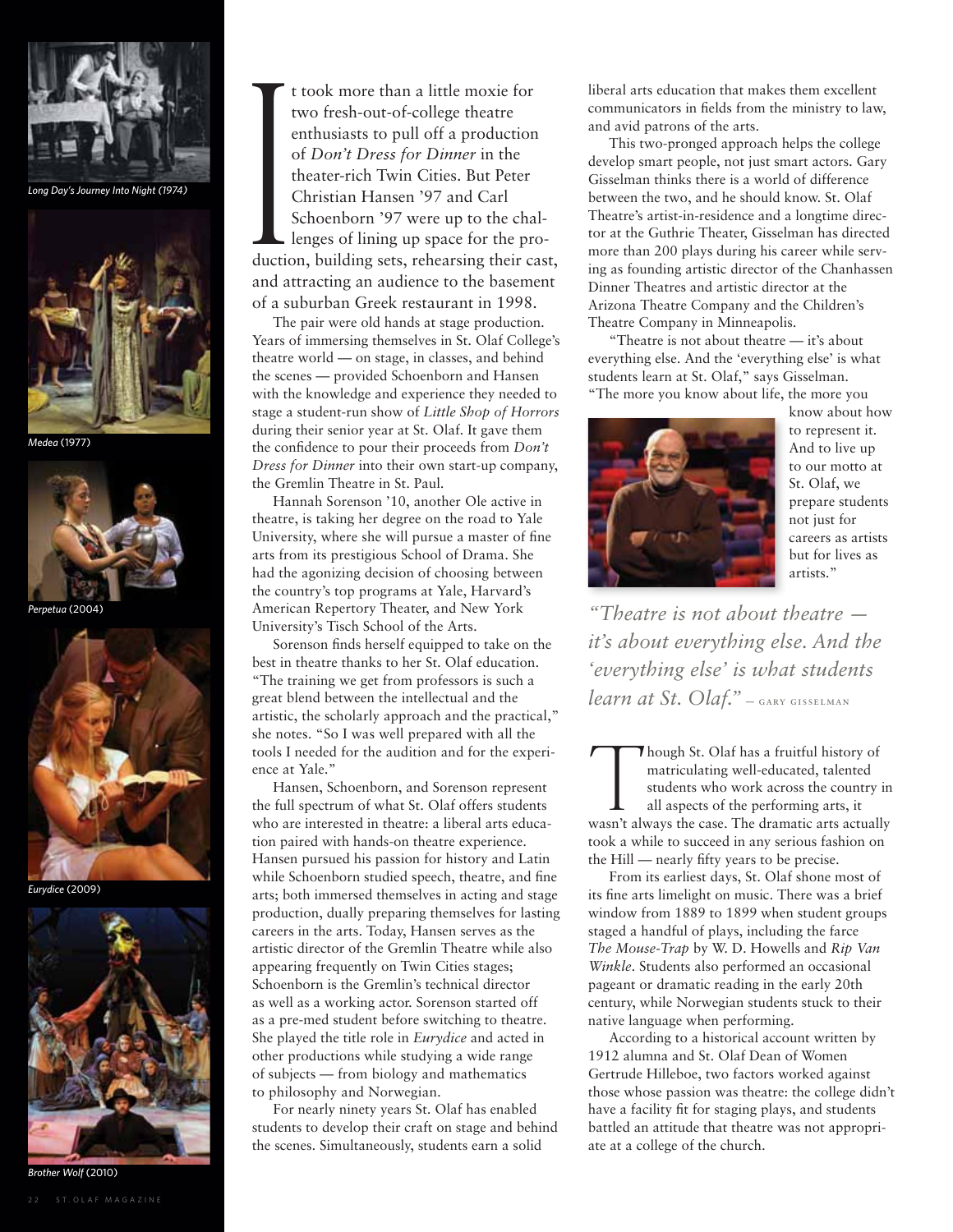That didn't stop a one-woman show named Elizabeth Walsingham Kelsey, who studied dramatic arts at Northwestern University and taught at the Minneapolis School of Oratory and Dramatic Art before joining the St. Olaf English faculty in 1920.

"St. Olaf Theatre really was developed by Elizabeth Walsingham Kelsey," says St. Olaf Professor Emeritus of Theatre Patrick Quade '65, former chair of the Speech-Theatre Department and director of International and Off-Campus Studies. "She taught in the English Department, and she was adamant that theatre needed to be part of the St. Olaf experience. She single-handedly built the program of theatre productions each year starting in the 1920s."

plays outdoors, in Norway Valley. The first major play staged at St. Olaf was Kelsey's *The Merchant of Venice* (1921), beginning a long-standing tradition of staging Shakespeare productions. Before St. Olaf renovated the old gymnasium, plays were held in the basement of the old Ytterboe Hall, known as the Cellar Stage.



Attitudes toward the dramatic arts also began changing with the hiring of several new St. Olaf professors from the East Coast, including Ivy Leaguer George Weida Spohn, who became chair of the English Department. Kelsey happened to live next door to Spohn, who shared her belief that theatre was a worthy pursuit. Eventually Spohn convinced college administrators that theatre was an important part of a St. Olaf education.

After St. Olaf built its gymnasium in 1920, students finally had a place large enough for theatrical productions. Kelsey directed the first major







English professor George Weida Spohn believed theatre was an important part of a liberal arts education.



The most critical ingredient for getting St. Olaf Theatre off the ground was a one-woman show named Elizabeth Walsingham Kelsey.



Ralph Haugen joined the St. Olaf faculty in 1949 as the first professor dedicated solely to theatre.



In addition to staging dozens of productions, theatre professor Patrick Quade '65 launched the St. Olaf Children's Theatre Institute and an annual one act play festival.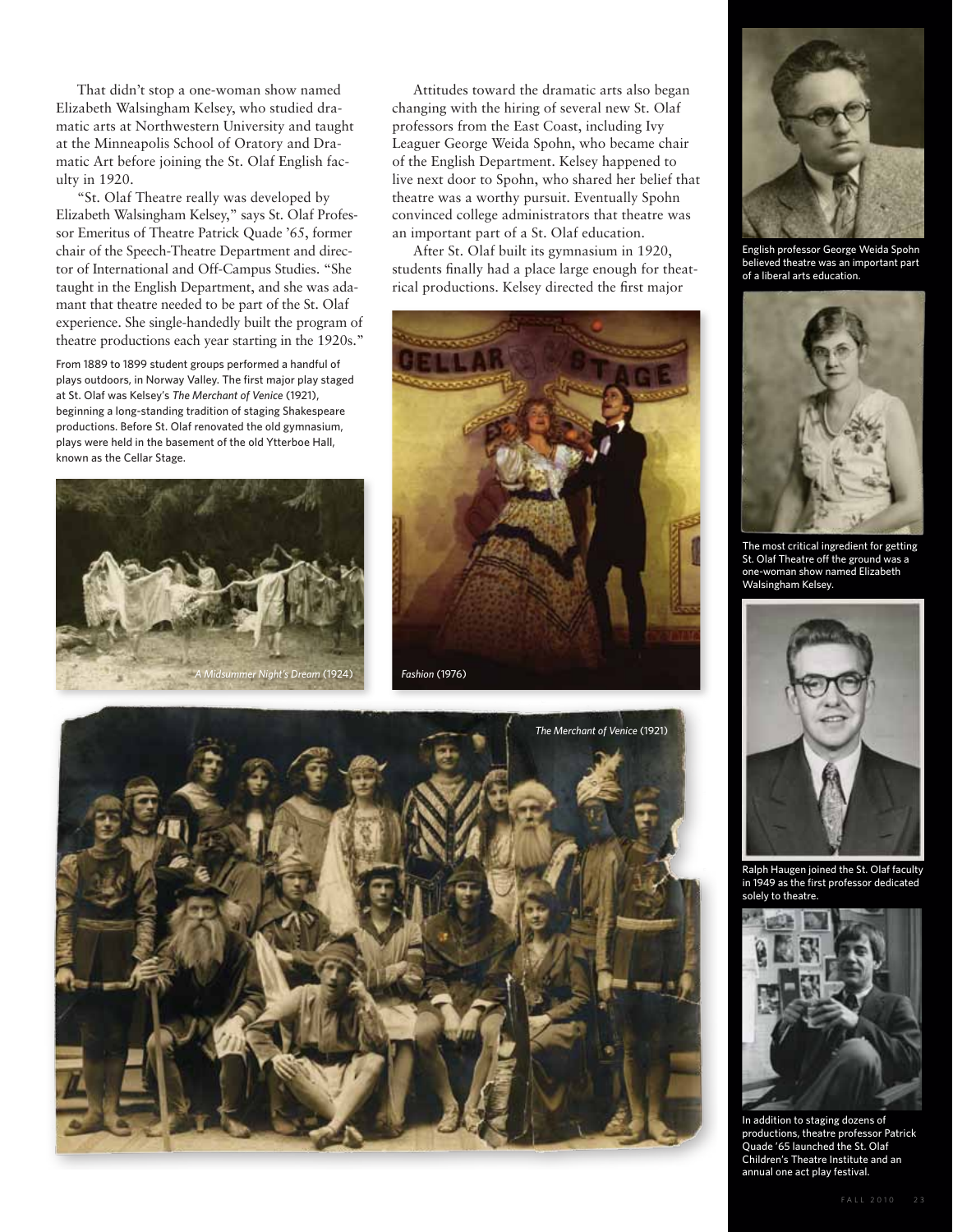

play at St. Olaf — *The Merchant of Venice* — in 1921, establishing not only an early tradition of offering annual Shakespeare productions, but also opening participation in productions to the entire student body.

St. Olaf was typical of colleges and universities in Minnesota at that time, when many schools first introduced theatre through productions, adding courses when the art form became recognized as an integral part of a liberal arts education.

During the theatre program's earliest years, Kelsey taught courses in theatre history, dramatic expression, and production. The classes, geared toward future high school drama teachers, covered the fundamentals of acting, sets, lighting, makeup, and the staging of one-act plays. It wasn't until Ralph Haugen joined the St. Olaf faculty in 1949 — becoming the first professor dedicated solely to theatre — that the department began to take shape.

Charged with taking the college's theatre productions to another level, Haugen exceeded expectations. Throughout his 41-year tenure as a teacher and master director, Haugen championed work by new playwrights, brought fresh insight and analysis into classic productions, and worked tirelessly to advance the theatre curriculum. He was also determined to get theatrical productions and classes into a more suitable building. For years students had been lobbying for a theatre, even launching a petition drive in 1948 to "fulfill a long-felt void in the educational background of the speech major or minor who has previously been at

a disadvantage due to the lack of experience."

Despite inadequate performance space, theatre students at St. Olaf still managed to do great things with their productions under Haugen's leadership. In addition to staging productions in the old gym, students also performed in the basement of the old Ytterboe Hall, known as the Cellar Stage. It wasn't an ideal spot for plays, recalls Quade. "We had all the students living upstairs, and if they decided to have a party on the night of a performance, there would be all sorts of noise coming from up there."

It wasn't until 1968 that St. Olaf, reflecting a growing student interest in the performing arts, evolved the Department of Speech into the Department of Speech, Communication, and Theatre Arts. Haugen also got some much-needed help in 1968 when alumnus Quade joined the theatre faculty. A speech and history education graduate who was active in theatre, Quade played a critical role in the development of theatre at St. Olaf.

"From the beginning, we felt that theatre arts — both in terms of an academic major and as a performance opportunity for the campus community — was a significant contribution to the liberal arts," says Quade. "It uses critical thinking in approaching texts, equips students to enhance their communication skills, reveals values and truths in ways that often are more effective than 'textbook' study, and provides an experiential opportunity to engage in aesthetics."

The 1970s were arguably the most formative